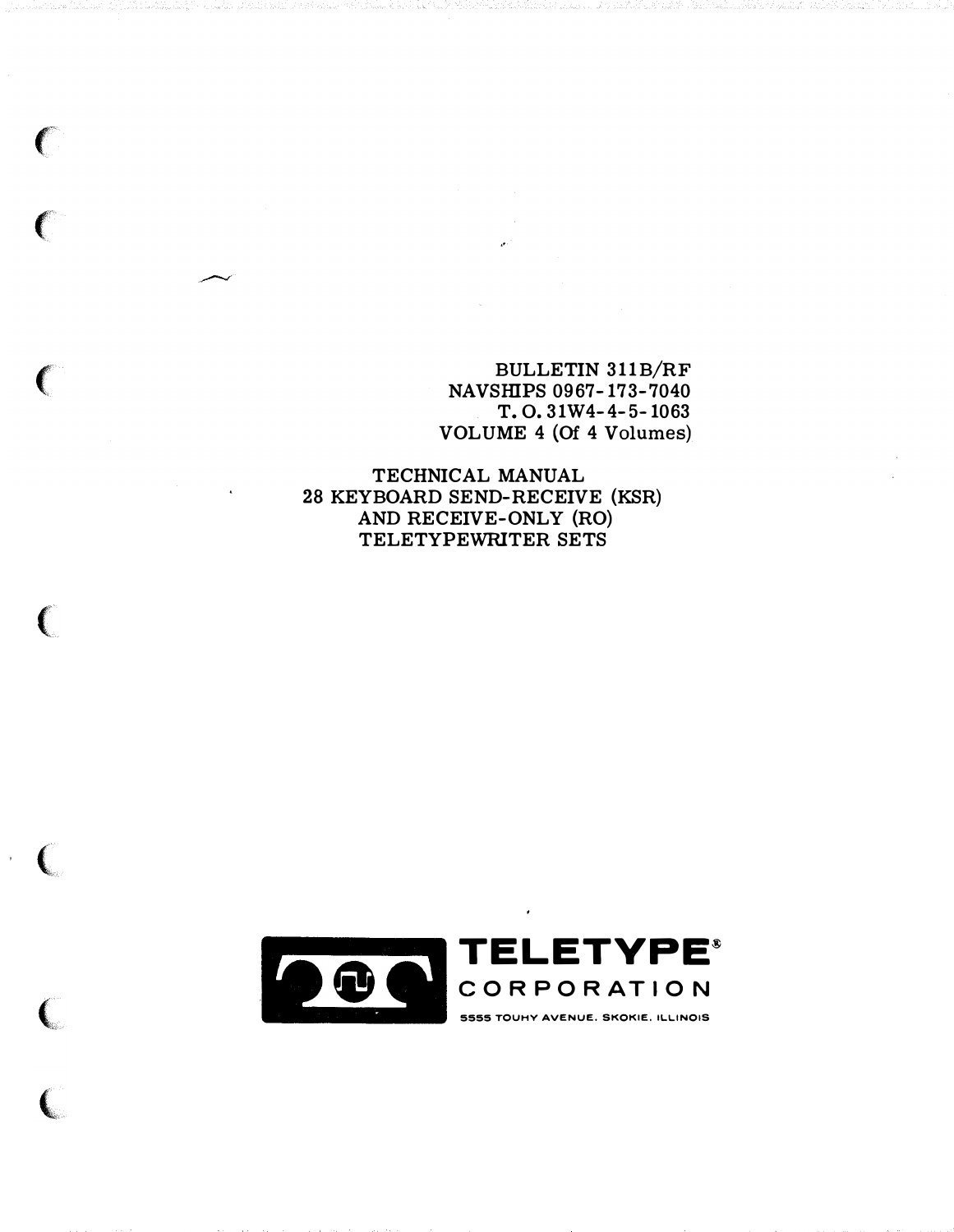## 311B/RF

## INTRODUCTION

 $\epsilon$ 

 $\big($ 

'

 $\big($ 

 $\big($ 

 $\big($ 

i **Windows** 

Volumes 3 and 4 have been added to Bulletin 311B to include Radio Frequency Interference Suppression features for the 28 Keyboard Send-Receive (KSR) and Receive-Only (RO) Teletypewriter Sets. These volumes are identified by an RF suffix and must be used with Volumes 1 and 2 which contain literature for the standard features. Volumes 1 and 2 must be used with all sets whether RFI modified or not.

Volume 3, identified as 311B/RF (NAVSHIPS 0967-173-7030), provides descriptive information and parts ordering information peculiar to sets with RFI features installed.

Volume 4, identified as 311B/RF (NAVSHIPS 0967-173-7040), provides wiring diagrams for sets and their components that are equipped with RFI features.

Each volume is made up of a group of appropriate independent sections. The sections are complete within themselves; they are separately identified by title and section number and the pages of each section are numbered consecutively, independent of other sections.

The identifying number of a section, a 9-digit number, appears at the top of each page of the section, in the left corner of left-hand pages and the right corner of right-hand pages.

To locate specific information, refer to the table of contents. The name of the involved component, the title of the section, and the 9-digit section number may then be found. The sections are arranged in the order shown in the table of contents. Turn to page one of the section indicated where the contents of the section will be found (except where a section is small and does not require a listing of contents).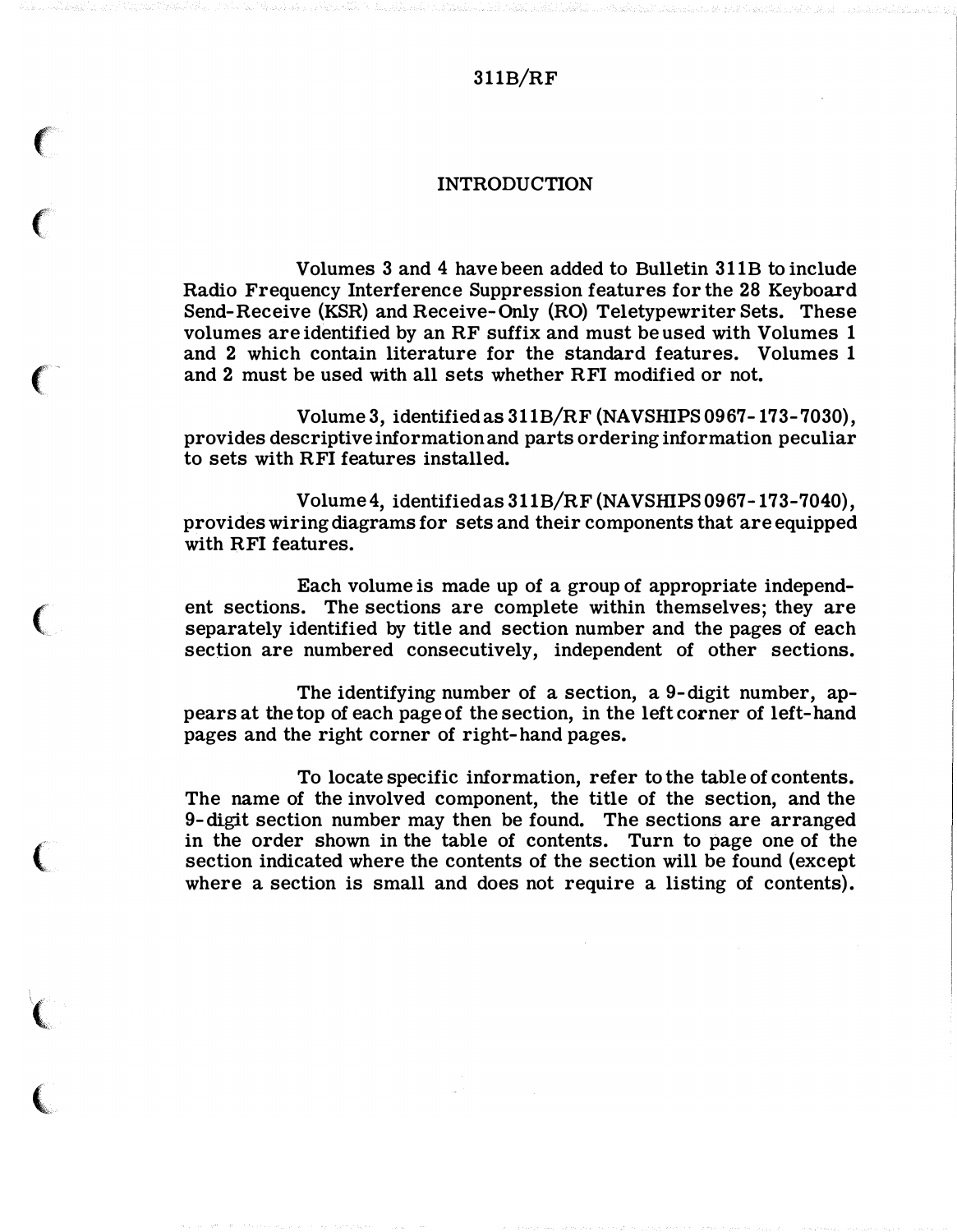### 311B/RF

## VOLUME 4

## TABLE OF CONTENTS

| Title | Contents | Section | <b>1SSUe</b> |
|-------|----------|---------|--------------|
|       |          |         |              |

28 Keyboard Send-Receive (KSR) and Receive-Only (RO) Teletypewriter Sets (with RFI Suppression)

 $\big($ 

 $\big($ 

 $\big($ 

 $\big($ 

 $\big($ 

 $\overline{\mathbf{C}}$ 

Wiring Diagrams 573-600-401TC 1

นข้ามสมาขณะประเทศสม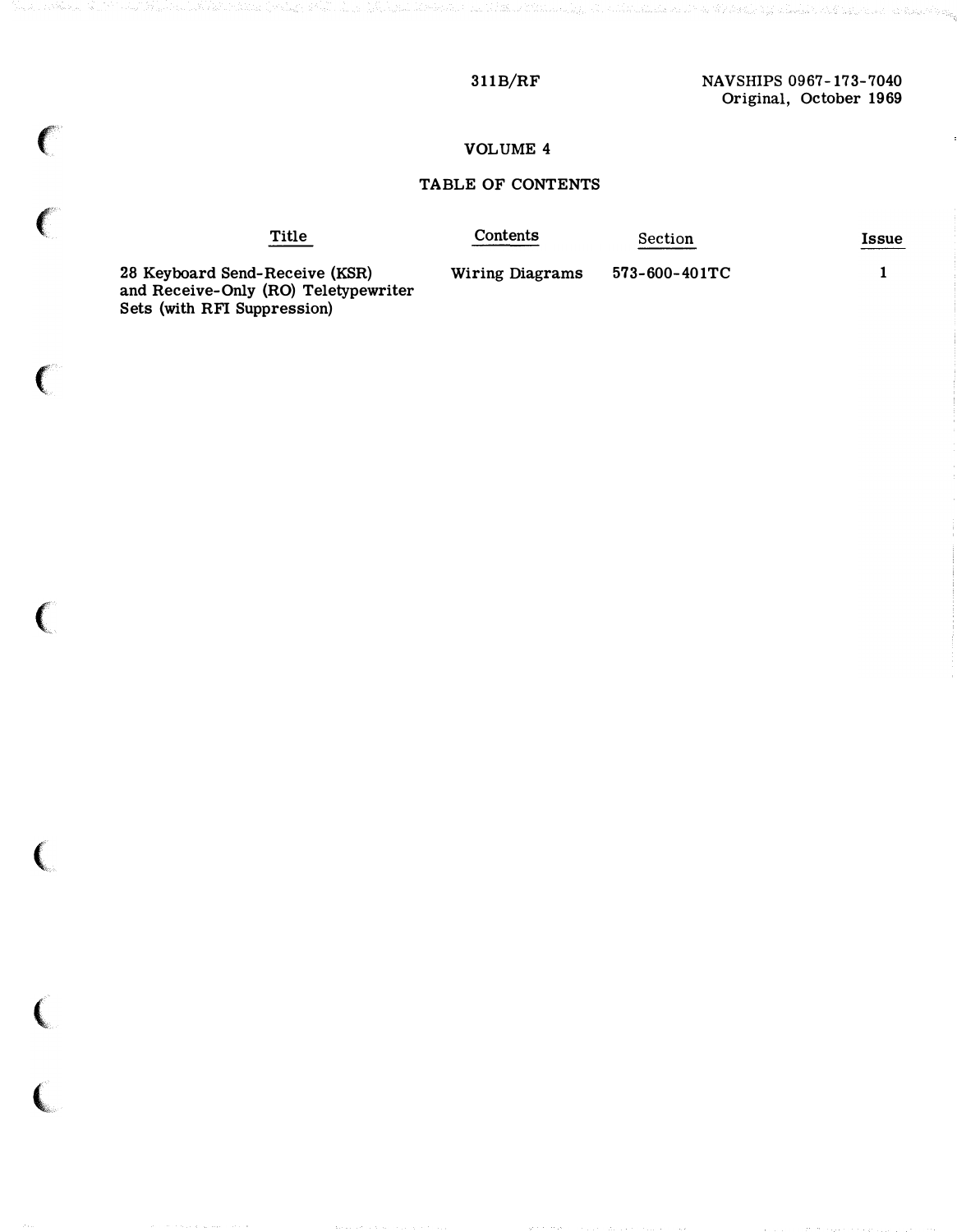TELETYPE CORPORATION Skokie, Illinois, U.S.A.

### 28 KEYBOARD SEND-RECEIVE (KSR) AND

### RECEIVE-ONLY (RO) TELETYPEWRITER SETS

#### (WITH RFI SUPPRESSION)

#### WIRING DIAGRAMS

### 1. GENERAL

**Contract Contract Contract Contract Contract** 

1. 01 This section contains the wiring diagrams for the 28 Keyboard Send-Receive and Receive-Only Teletypewriter Sets (page printers only including multiple-mounted sets) listed in the charts of Section 573-600-100TC.

1. 02 The wiring diagram index lists the equipment involved, the number of the wiring diagram followed by the type (A for actual, S for schematic), the number of diagram sheets, and the number of the wiring diagram package in which the diagram may also be found. The wiring diagrams are listed in numerical order.

### 2. WIRING DIAGRAM INDEX

| <b>EQUIPMENT</b>                  | <b>WIRING DIAGRAM</b><br>NO. AND TYPE |              | SHEETS 0038 0039 0050 0077 0099 0100 0110 |              |              |              |              | WIRING DIAGRAM PACKAGE NO. |             |             |
|-----------------------------------|---------------------------------------|--------------|-------------------------------------------|--------------|--------------|--------------|--------------|----------------------------|-------------|-------------|
|                                   |                                       |              |                                           |              |              |              |              |                            |             |             |
| Paper Winder (PW201)              | 1543WD                                | A            | 1                                         | X            | $\mathbf{x}$ |              |              |                            |             |             |
| Motor Unit                        | <b>2900WD</b>                         | $\mathbf{A}$ | 2                                         | $\mathbf{x}$ | $\mathbf{x}$ | $\mathbf{x}$ | X            | X                          | $\mathbf x$ | $\mathbf x$ |
| <b>Base Assembly</b>              | 4763WD                                | $\mathbf{A}$ | 1                                         |              |              |              |              | $\mathbf x$                |             |             |
| 146901 Rectifier                  | 5762WD                                | $\mathbf{A}$ |                                           |              |              |              |              | $\mathbf x$                |             |             |
| 146901 Rectifier                  | 5763WD                                | S            |                                           |              |              |              |              | $\mathbf x$                |             |             |
| Paper Winder (LPW300)             | 5830WD                                | $\mathbf{A}$ | 1                                         | $\mathbf{x}$ | $\mathbf x$  |              |              |                            |             |             |
| 305143 Power Supply               | 7241WD                                | S.           | 1                                         |              |              |              |              | $\mathbf x$                |             |             |
| <b>Base Assembly</b>              | 7556WD                                | $\mathbf{A}$ | 1                                         |              |              |              |              |                            | X           |             |
| 321225 ESA                        | 8132WD                                | $\mathbf{A}$ | 4                                         |              |              | X            |              |                            |             |             |
| 323810 SMD                        | 8143WD                                | S            | 1                                         | $\mathbf{x}$ | X            | $\mathbf x$  |              |                            | $\mathbf x$ | $\mathbf x$ |
| 321225 ESA                        | 8297WD                                | S            |                                           |              |              | $\mathbf x$  |              |                            |             |             |
| 319204 Selector Assembly          | 8299WD                                | S            | $\mathbf{1}$                              |              |              | $\mathbf x$  |              |                            |             |             |
| Cabinet (LAC227)                  | 8300WD                                | $\mathbf{A}$ |                                           |              |              | $\mathbf x$  |              |                            |             | X           |
| Typing Unit                       | 8301WD                                | $\mathbf{A}$ |                                           |              |              | $\mathbf x$  |              | X                          | $\mathbf x$ | $\mathbf x$ |
| Keyboard (LK61 and 63)            | 8302WD                                | $\mathbf{A}$ |                                           |              |              | $\mathbf x$  |              |                            |             |             |
| Electrical Service Unit (LESU128) | 8303WD                                | $\mathbf{A}$ | $\mathbf{1}$                              |              |              | $\mathbf x$  |              |                            |             | $\mathbf x$ |
| 28RFK2001A and 2002B Sets         | 8304WD                                | S            | $\overline{\mathbf{2}}$                   |              |              | X            |              |                            |             |             |
| 323820 ESA                        | 8305WD                                | $\mathbf{A}$ | 4                                         |              |              | $\mathbf{x}$ |              |                            |             |             |
| 1323820 ESA                       | 8306WD                                | S            | $\mathbf{1}$                              |              |              | X            |              |                            |             |             |
| Cover (LPC213)                    | 8325WD                                | $\mathbf{A}$ | $\mathbf{1}$                              | X            | X            |              | $\mathbf{x}$ |                            |             |             |
| Typing Unit (LP135)               | 8326WD                                | $\mathbf{A}$ | 1                                         | $\mathbf x$  | X            |              |              |                            |             |             |
| Connection of ESA to Printer Set  | 8328WD                                | $\mathbf{A}$ | 4                                         |              | $\mathbf{x}$ |              | $\mathbf{x}$ |                            |             |             |
| 324060, 324061, 325918, 326471    |                                       |              |                                           |              |              |              |              |                            |             |             |
| ESAs                              | 8329WD                                | A            | 2                                         | $\mathbf x$  | $\mathbf x$  |              |              |                            |             |             |
| 325919 Container Assembly         | 8330WD                                | $\mathbf{A}$ | 4                                         | $\mathbf x$  | $\mathbf x$  |              | $\mathbf{x}$ |                            |             |             |
| 326471 ESA                        | 8331WD                                | S            | 3                                         |              |              |              | $\mathbf{x}$ |                            |             |             |
| 324061 or 325918 ESA              | 8332WD                                | S            | 5                                         |              | $\mathbf x$  |              |              |                            |             |             |
| 323821 ESA                        | 8450WD                                | A            | 6                                         |              |              |              |              | $\mathbf x$                |             |             |